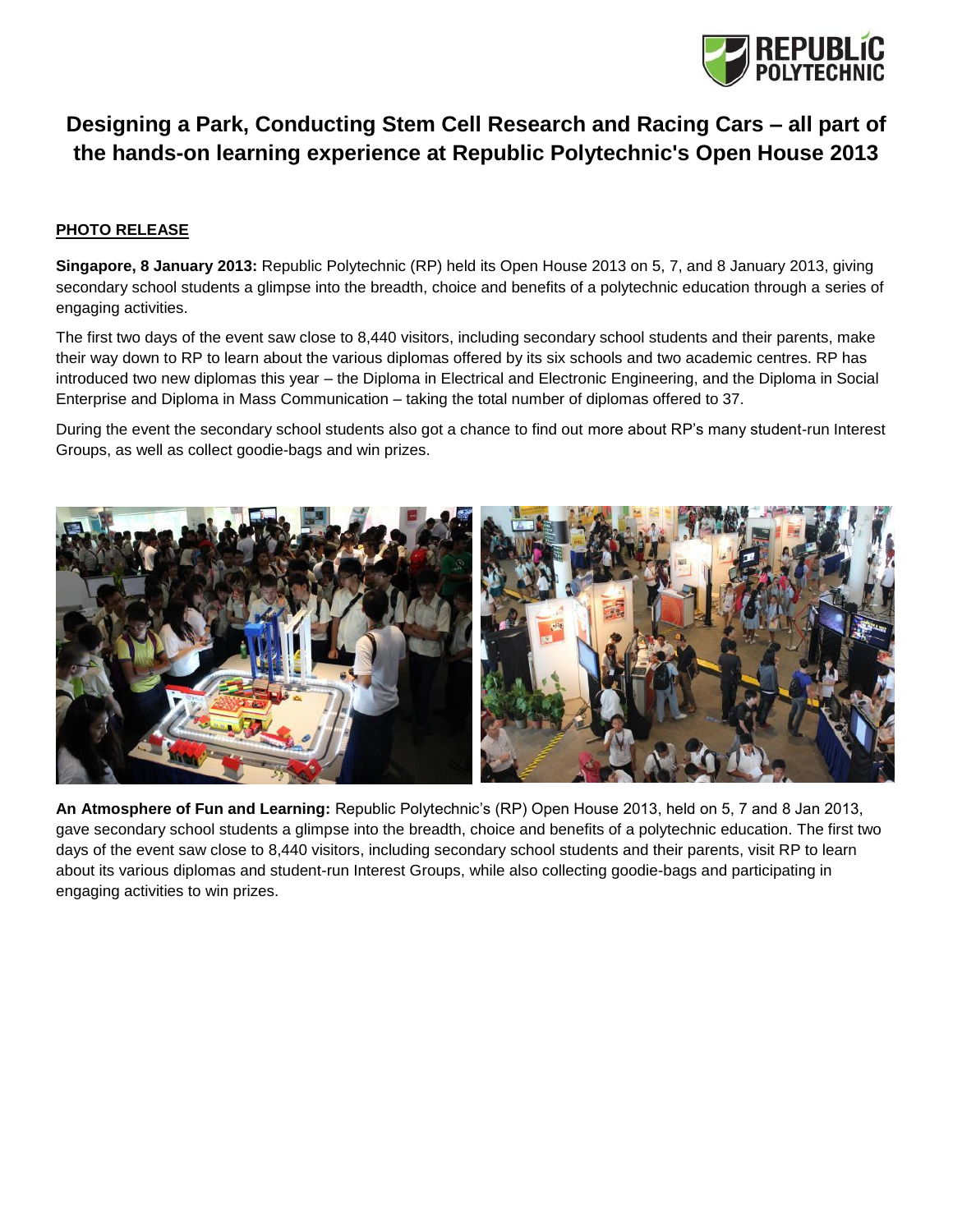



**Secondary School Students Research Stem Cells:** On the second day of its Open House 2013 (Monday, 7 January 2013), RP held its Science Congress where close to 220 secondary school students participated in exciting, one-of-a-kind workshops, which showcased forensic science, DNA analysis techniques, bacteriological outbreaks and even delved into the world of stem cell research. The students also had the opportunity to interact and learn from leading scientists through panel discussions, and showcase their own school research projects through posters in a sharing session.



**Designing the Ideal Park:** Close to 100 secondary school students participated in RP's Design Innovation Competition, where they were tasked with developing innovative and realistic solutions to improve Admiralty Park and the lives of the community surrounding it. After weeks of brainstorming, market research, and understanding the needs and wants of the community, the students presented their ideas for the ideal park at RP's Open House 2013. The team from North Vista Secondary School walked away as champions, after proposing various innovative ideas such as accentuating the landscape of the park with a playground, clean streams and a firefly garden.